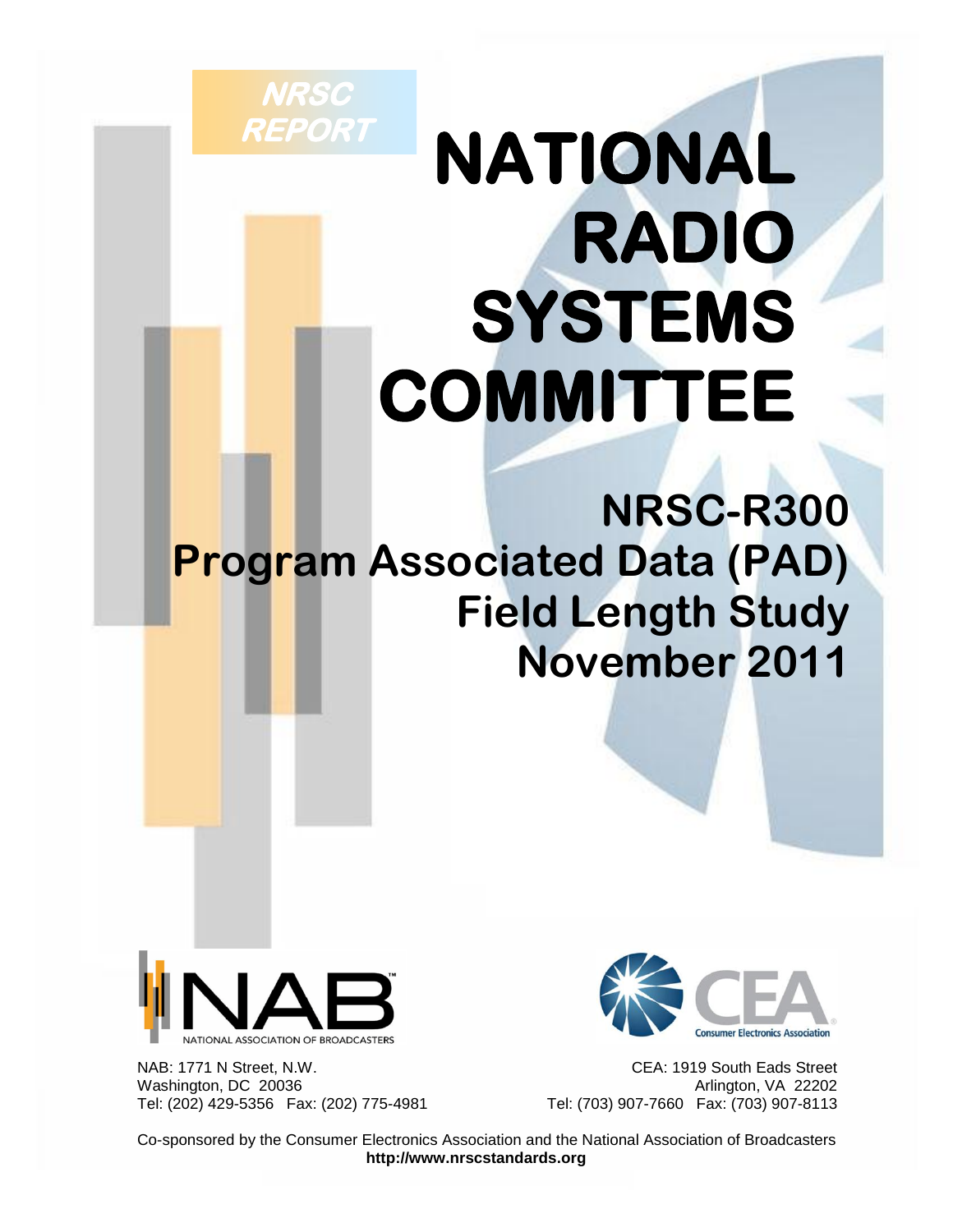#### **NOTICE**

NRSC Standards, Guidelines, Reports and other technical publications are designed to serve the public interest through eliminating misunderstandings between manufacturers and purchasers, facilitating interchangeability and improvement of products, and assisting the purchaser in selecting and obtaining with minimum delay the proper product for his particular need. Existence of such Standards, Guidelines, Reports and other technical publications shall not in any respect preclude any member or nonmember of the Consumer Electronics Association (CEA) or the National Association of Broadcasters (NAB) from manufacturing or selling products not conforming to such Standards, Guidelines, Reports and other technical publications, nor shall the existence of such Standards, Guidelines, Reports and other technical publications preclude their voluntary use by those other than CEA or NAB members, whether to be used either domestically or internationally.

Standards, Guidelines, Reports and other technical publications are adopted by the NRSC in accordance with the NRSC patent policy. By such action, CEA and NAB do not assume any liability to any patent owner, nor do they assume any obligation whatever to parties adopting the Standard, Guideline, Report or other technical publication.

This NRSC document does not purport to address all safety problems associated with its use or all applicable regulatory requirements. It is the responsibility of the user of this document to establish appropriate safety and health practices and to determine the applicability of regulatory limitations before its use.

> Published by CONSUMER ELECTRONICS ASSOCIATION Technology & Standards Department 1919 S. Eads St. Arlington, VA 22202

NATIONAL ASSOCIATION OF BROADCASTERS Technology Department 1771 N Street, NW Washington, DC 20036

©2011 CEA & NAB. All rights reserved.

*This document is available free of charge via the NRSC website at [www.nrscstandards.org.](http://www.nrscstandards.org/) Republication or further distribution of this document, in whole or in part, requires prior permission of CEA or NAB.*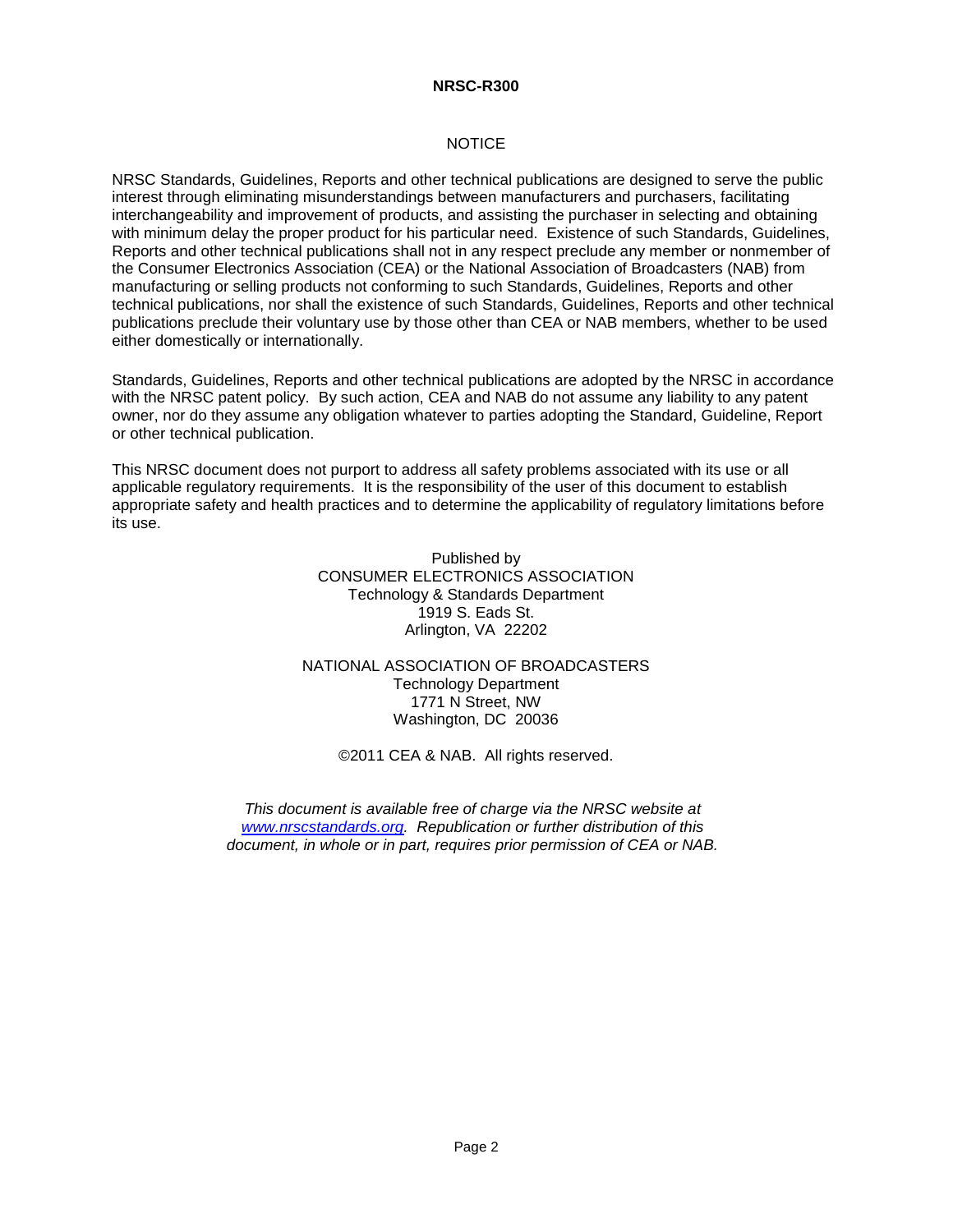# **FOREWORD**

An increasing number of radio receivers are displaying Program Associated Data (PAD), also called Program Service Data (PSD). This NRSC Report is intended to help broadcasters and receiver designers plan best use of precious resources, namely limited over-the-air data bandwidth, receiver display space, and consumer focus. Sometimes these limited resources prevent the full length of a text string from being displayed.

In this context, the following questions are frequently asked: "How long is the Artist name? The Title? The Album?" Knowing this information can help inform the design of radios and the prudent use of bandwidth. To that end, this Report describes the numerical analysis of an extensive database of program content text strings which helps to answer these questions. Over 149,000 program items were considered. The resulting Artist, Title and Album string lengths are summarized below in histograms and Cumulative Distribution Functions (CDFs).

The information contained in this NRSC Report is the work of the RDS Usage Working Group (RUWG), a subgroup of the Radio Broadcast Data System (RBDS) Subcommittee of the NRSC. At the time of first adoption of this Guideline, the RUWG was chaired by Steve Davis, Clear Channel Radio, and the RBDS Subcommittee was chaired by Barry Thomas, Lincoln Financial Media. The NRSC chairman at the time of adoption of NRSC-G300 was Milford Smith, Greater Media, Inc.

The NRSC is jointly sponsored by the Consumer Electronics Association and the National Association of Broadcasters. It serves as an industry-wide standards-setting body for technical aspects of terrestrial over-the-air radio broadcasting systems in the United States.

# **ACKNOWLEDGEMENT**

The NRSC gratefully acknowledges the contribution of Clear Channel, who provided the extensive program database for this study.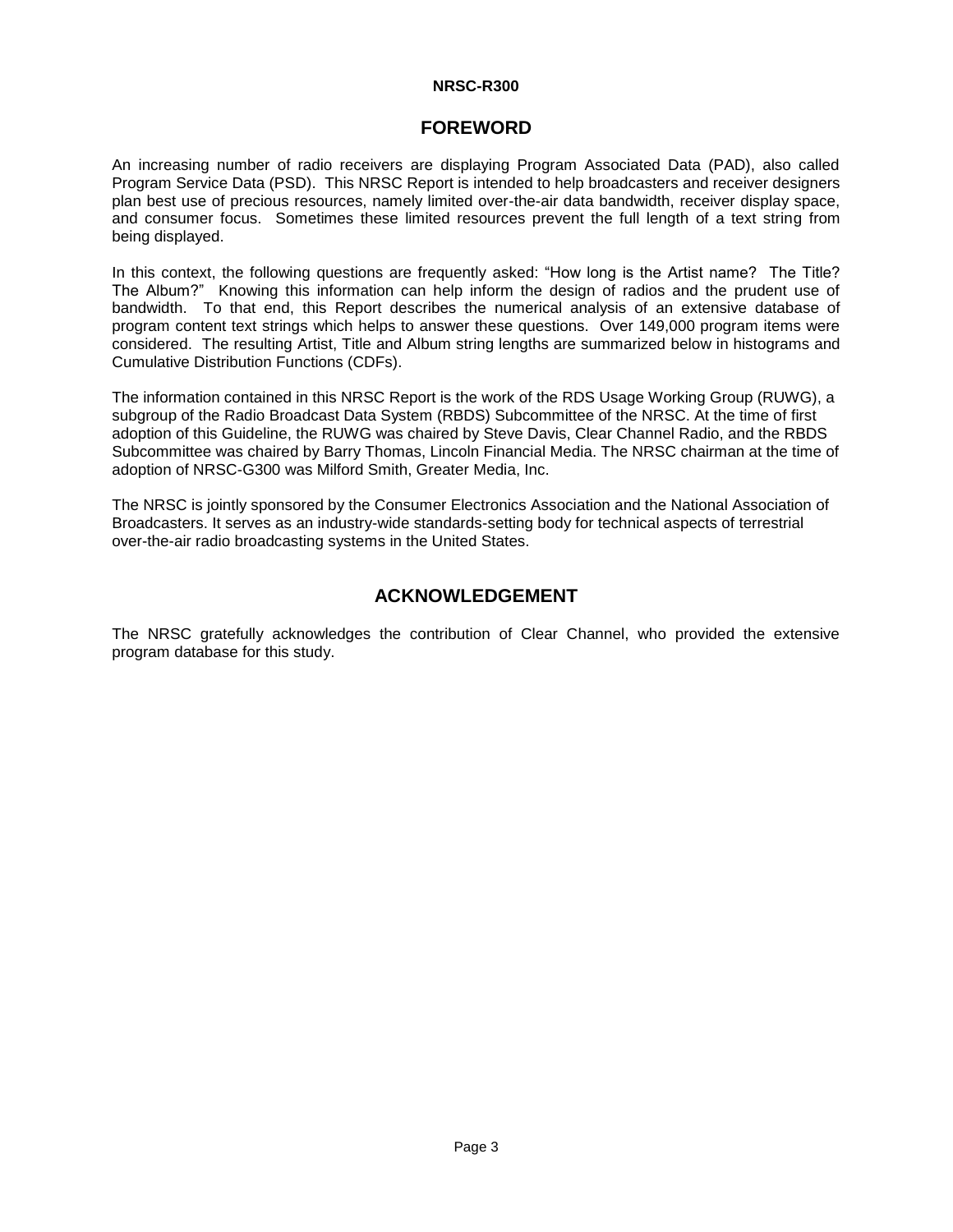# **CONTENTS**

| 1              |                                                      |  |  |
|----------------|------------------------------------------------------|--|--|
| $\mathbf{2}$   |                                                      |  |  |
|                | 2.1<br>2.2                                           |  |  |
| 3              |                                                      |  |  |
| 4              |                                                      |  |  |
|                | 4.1<br>4.2<br>4.3<br>4.4<br>4.5<br>4.6<br>4.7<br>4.8 |  |  |
| 5              |                                                      |  |  |
|                | 5.1<br>5.2<br>5.3<br>5.4                             |  |  |
| 6              |                                                      |  |  |
|                | 6.1<br>6.1.1<br>6.1.2<br>6.1.3<br>6.1.4<br>6.2       |  |  |
| $\overline{7}$ |                                                      |  |  |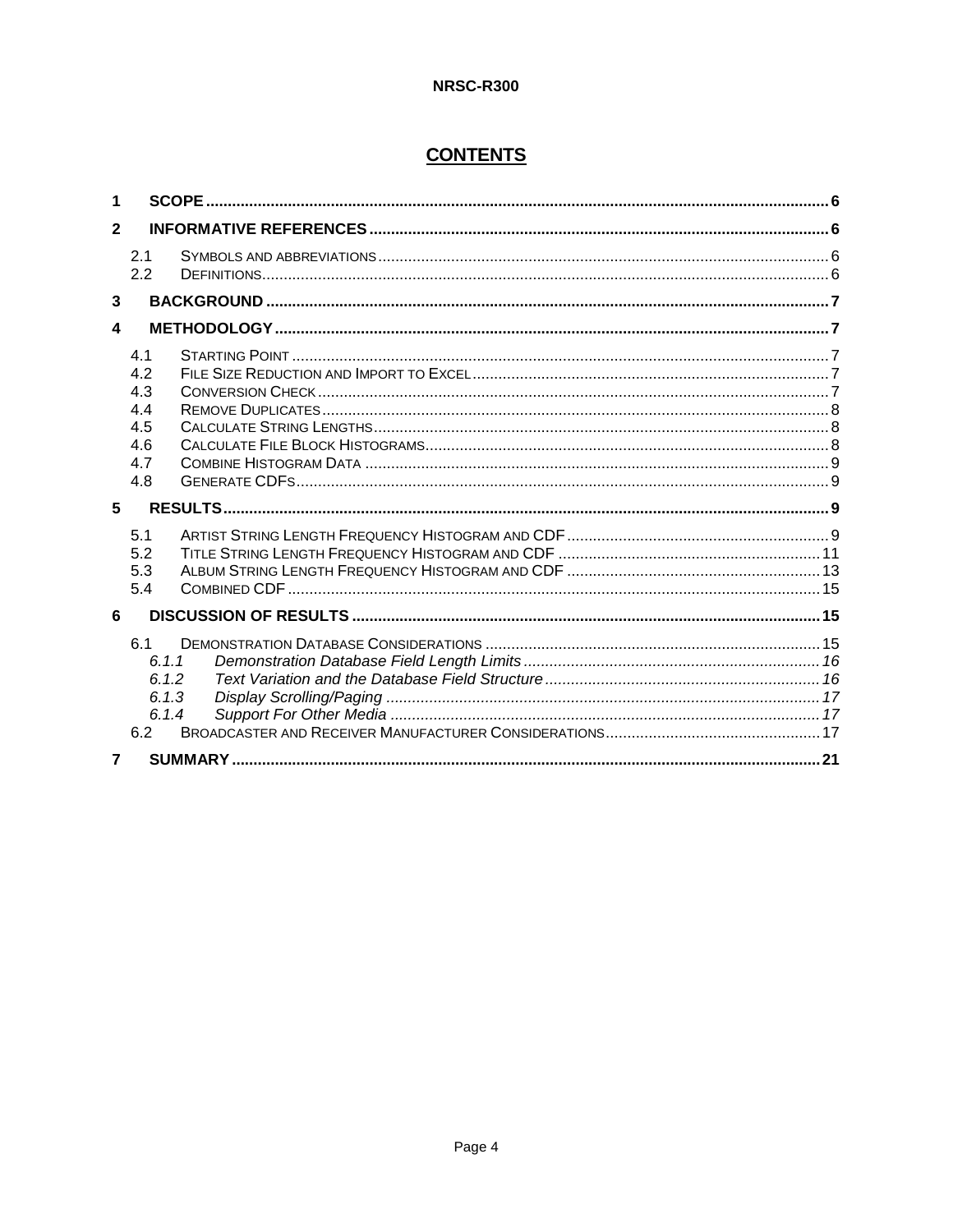# **FIGURES**

| FIGURE 1. ARTIST FIELD - FREQUENCY OF OCCURRENCE OF NUMBER OF CHARACTERS IN ARTIST STRINGS 9    |  |
|-------------------------------------------------------------------------------------------------|--|
| FIGURE 2. ARTIST FIELD - CDF OF FREQUENCY OF OCCURRENCE OF NUMBER OF CHARACTERS IN ARTIST       |  |
|                                                                                                 |  |
| FIGURE 4. SONG TITLE FIELD - FREQUENCY OF OCCURRENCE OF NUMBER OF CHARACTERS  11                |  |
| FIGURE 5. SONG TITLE FIELD - CDF OF FREQUENCY OF OCCURRENCE OF NUMBER OF CHARACTERS IN TITLE    |  |
|                                                                                                 |  |
| FIGURE 7. ALBUM FIELD - FREQUENCY OF OCCURRENCE OF NUMBER OF CHARACTERS IN ALBUM STRINGS13      |  |
| FIGURE 8. ALBUM FIELD - CDF OF FREQUENCY OF OCCURRENCE OF NUMBER OF CHARACTERS IN ALBUM STRINGS |  |
|                                                                                                 |  |
| FIGURE 10. COMBINED CDF FOR STRING LENGTHS IN ARTIST, TITLE, AND ALBUM FIELDS  15               |  |

# **TABLE**

| TABLE 1 - MINIMUM DISPLAYABLE CHARACTER COUNTS REQUIRED TO SUPPORT CERTAIN PERCENTILES OF |  |
|-------------------------------------------------------------------------------------------|--|
|                                                                                           |  |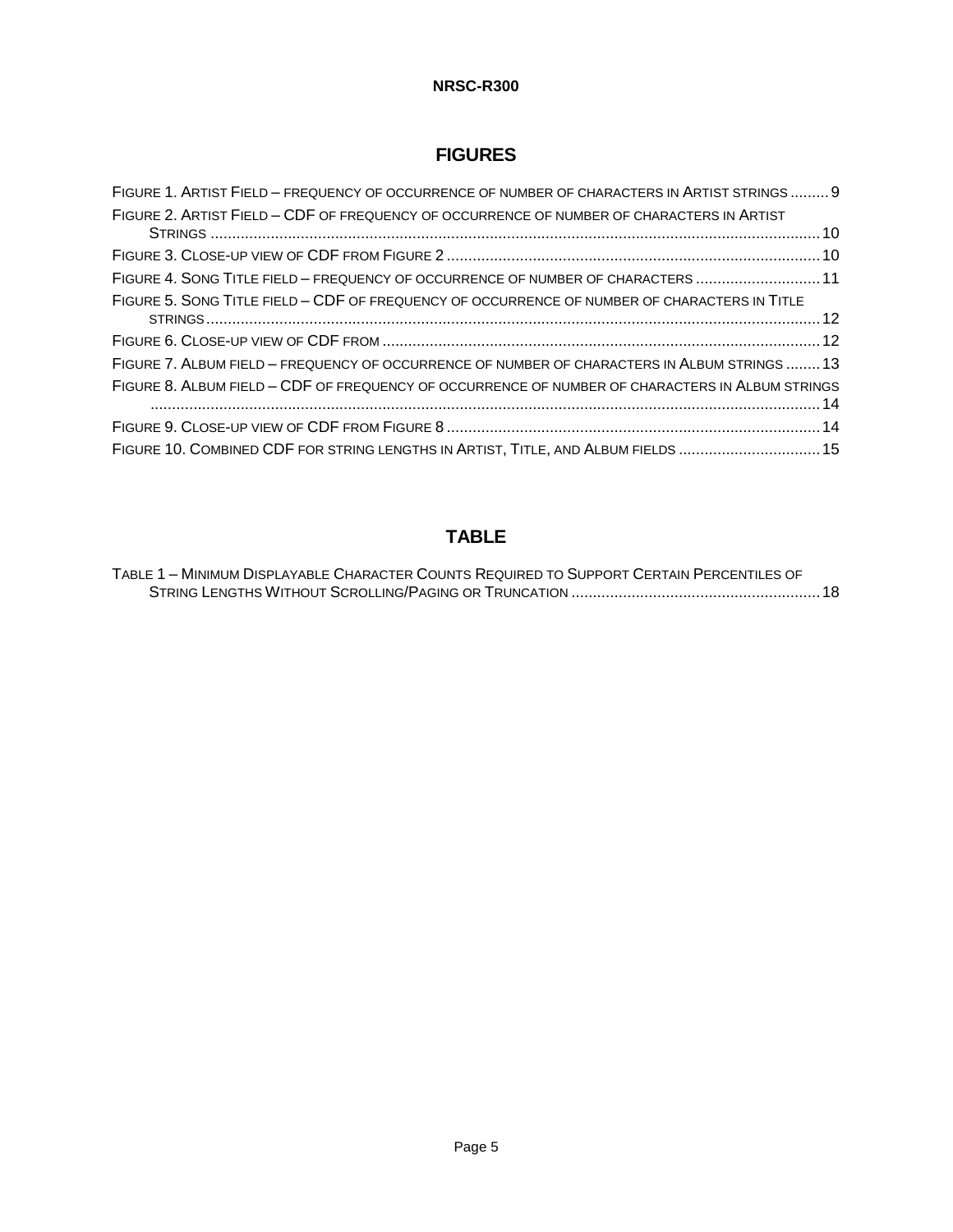# **PROGRAM ASSOCIATED DATA (PAD) FIELD LENGTH STUDY**

# <span id="page-5-0"></span>**1 SCOPE**

This NRSC Report presents the results of a numerical analysis on Program Associated Data (PAD), specifically on the number of characters needed to display song title, artist and album title fields.

# <span id="page-5-1"></span>**2 INFORMATIVE REFERENCES**

The following references contain information that may be useful to those reading this NRSC Report. At the time of publication the editions indicated were valid.

- [1] NRSC-4-A United States RBDS Standard Specification of the Radio Broadcast Data System, National Radio Systems Committee, April 2005
- [2] IEC 62106, Specification of the Radio Data System (RDS) for VHF/FM sound broadcasting in the frequency range from 87.5 MHz to 108.0 MHz, International Electrotechnical Commission (IEC), Edition 2.0, 2009-07
- [3] NRSC-G200 Harmonization of RDS and IBOC Program Service Data (PSD) Guideline, National Radio Systems Committee, September, 2007
- [4] Coding of RadioText Plus information (RT+), RBDS TS Annex P, RBDS Forum TS 2008, R08\_008\_3

## <span id="page-5-2"></span>**2.1 Symbols and abbreviations**

In this Report the following abbreviations are used:

| CDF         | Cumulative distribution function                          |
|-------------|-----------------------------------------------------------|
| <b>CSV</b>  | Comma-separated values                                    |
| DCC         | Displayable character count                               |
| PAD         | Program associated data                                   |
| RDS         | Radio Data System (IEC Standard)                          |
| <b>RBDS</b> | Radio Broadcast Data System (NRSC Standard)               |
| RT          | RadioText feature of the RBDS standard                    |
| RT+         | RadioText-plus open data application of the RBDS standard |
| <b>RUWG</b> | RDS Usage Working Group of the NRSC's RBDS Subcommittee   |
|             |                                                           |

## <span id="page-5-3"></span>**2.2 Definitions**

In this Report the following definitions are used:

| Cover, Coverage  | The degree to which a particular character count fully presents (covers)<br>the set of strings in the Demonstration Database.                                                                                                                                                                                                                                                                                                                                      |
|------------------|--------------------------------------------------------------------------------------------------------------------------------------------------------------------------------------------------------------------------------------------------------------------------------------------------------------------------------------------------------------------------------------------------------------------------------------------------------------------|
|                  | <b>Displayable Character Count</b> The total string length that is visible on a display. This includes the<br>physical display character count, plus the count of characters displayed<br>by time multiplex techniques such as scrolling or paging through.                                                                                                                                                                                                        |
| <b>Scrolling</b> | A technique used to display a longer text string than there are characters<br>in the physical display. In scrolling, the display characters appear to<br>move to the left, by repeatedly blanking the left-most position, moving the<br>remaining characters to the left by one position, and adding an additional<br>character from the string to the right-most position. This process<br>continues until the string has been presented, up to the device's DCC. |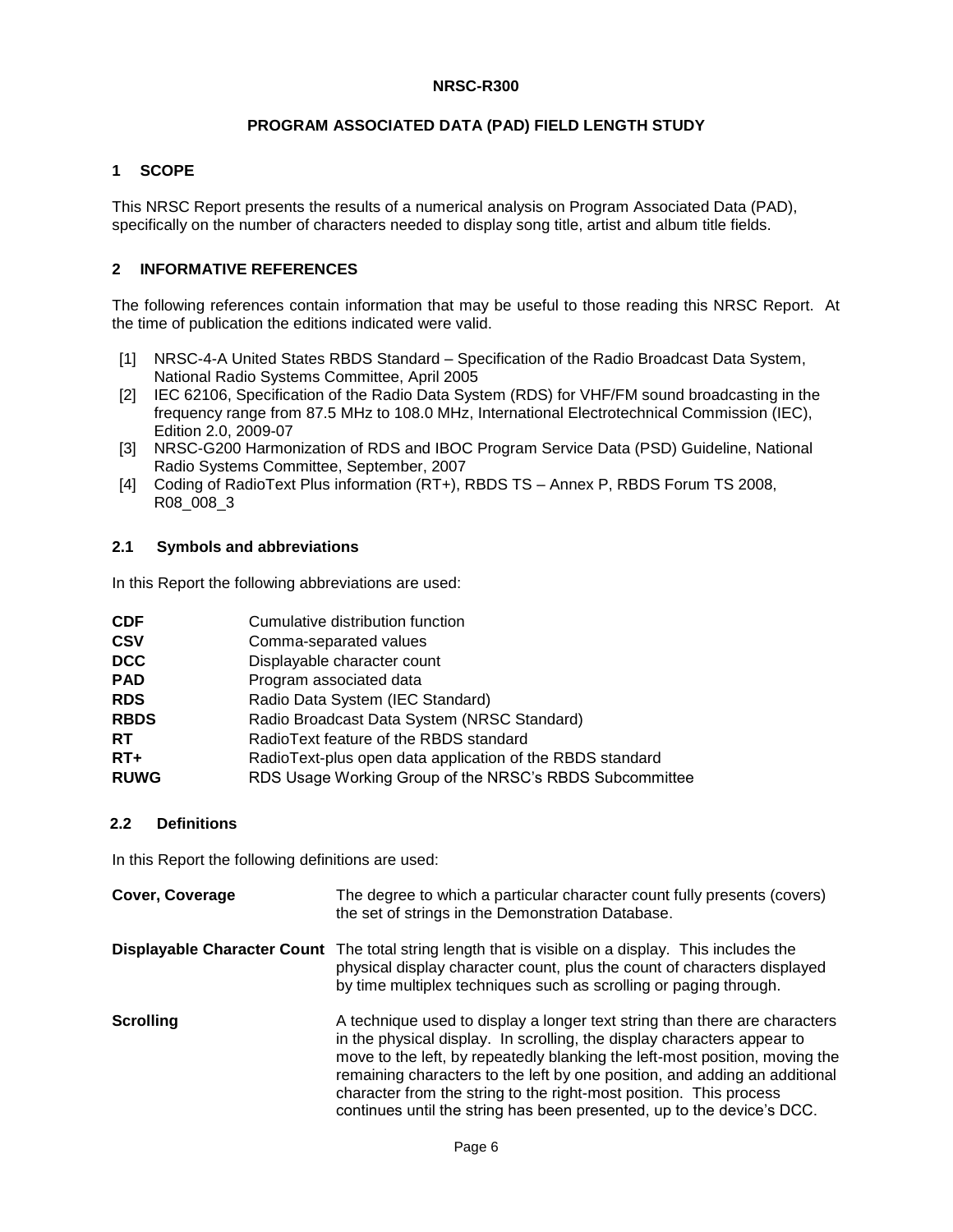| Paging                        | A technique used to display a longer text string than there are characters<br>in the physical display. In paging, the display shows an initial portion of<br>the string. After a brief timeout period or a button press, the display is<br>blanked and replaced with the next part of the string. This process is<br>repeated until the string has been presented, up to the device's DCC. |
|-------------------------------|--------------------------------------------------------------------------------------------------------------------------------------------------------------------------------------------------------------------------------------------------------------------------------------------------------------------------------------------------------------------------------------------|
| <b>Demonstration Database</b> | The database of Artist, Title, and Album strings provided to the NRSC by<br>Clear Channel for analysis in this report.                                                                                                                                                                                                                                                                     |
| <b>Truncate</b>               | The process of cutting off a string at the $nth$ character without editorial<br>consideration of the result.                                                                                                                                                                                                                                                                               |
| Abbreviate                    | The process of reducing a string length to n characters using editorial<br>control to maintain the meaning of the information as completely and<br>readably as is practicable. Abbreviation often includes the elimination of<br>unnecessary or less important words or information as well as the<br>shortening of individual words by removing characters.                               |

## <span id="page-6-0"></span>**3 BACKGROUND**

In 2011, the RDS Usage Working Group, which is a subgroup of the RBDS Subcommittee of the National Radio Systems Committee, was granted access to Clear Channel's extensive database of artist name ("Artist"), song title ("Title") and album name ("Album") fields. This database (the "Demonstration Database") was used for study and analysis into the lengths of these fields. The results may be interesting to broadcasters who store and transmit this information, and to receiver makers who plan on displaying it.

## <span id="page-6-1"></span>**4 METHODOLOGY**

This study used the following methodology. The steps are not complicated and are documented here to aid in interpreting the graphs.

## <span id="page-6-2"></span>**4.1 Starting Point**

The Demonstration Database was provided to the NRSC by Clear Channel Radio. It consists of a file containing PAD information on 149,065 songs, in comma-separated values (CSV) format. This file included Artist and Title information for each song, plus Album information for about 25% of the songs, comprising about 660,000 words of text.

## <span id="page-6-3"></span>**4.2 File Size Reduction and Import to Excel**

The original file was split into five blocks to reduce the individual file size below 64K records each. Then each file was imported into Excel and saved in XLS format.

## <span id="page-6-4"></span>**4.3 Conversion Check**

A visual scan was conducted on each file block, looking for obvious issues resulting from the file conversion process. Two categories of issues were found: artifacts of the original database (misspelled names, extraneous punctuation marks, etc.); and artifacts of the conversions from CSV to Excel XLS.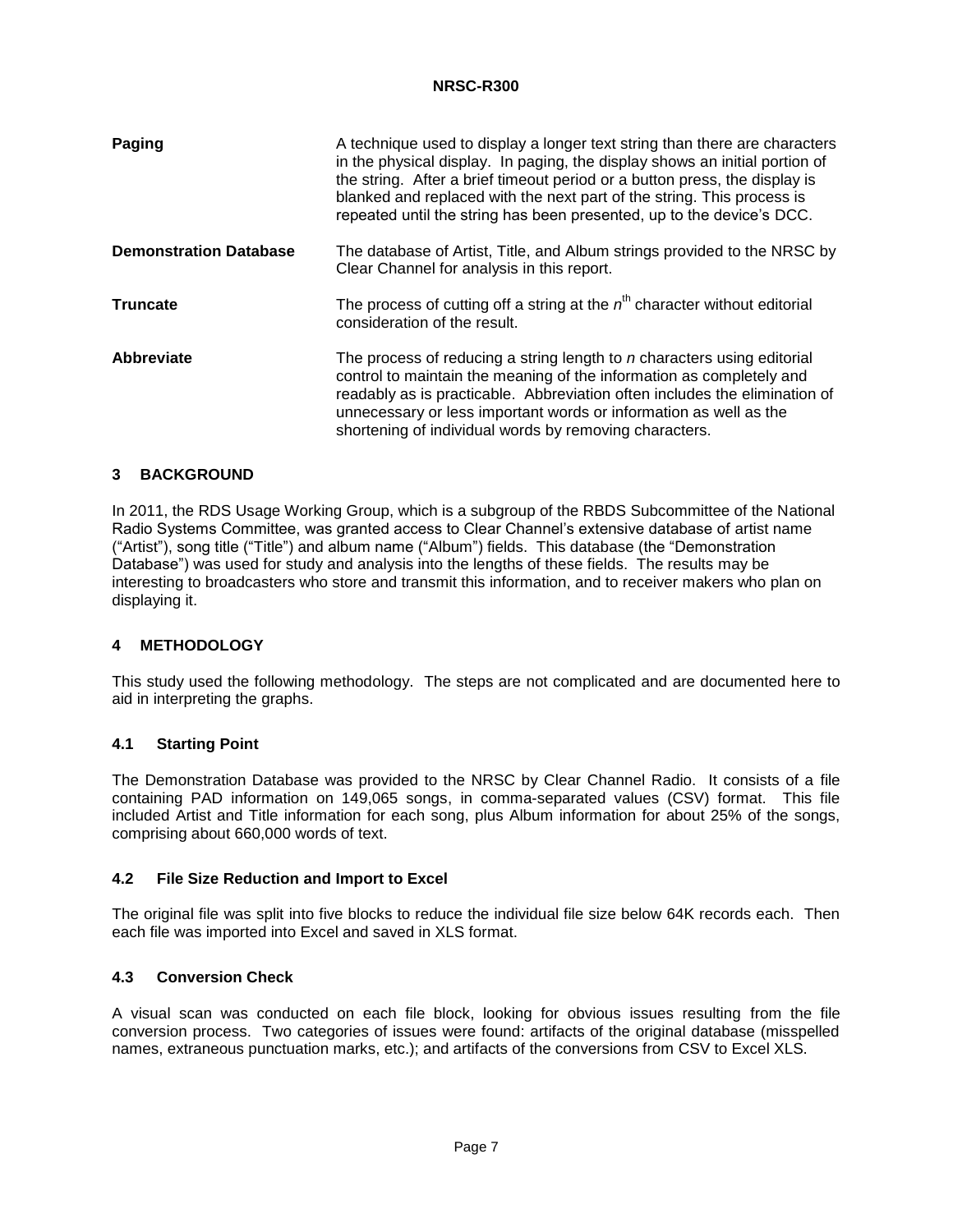In the case of the former (database artifacts), no changes were made, as these are representative of the real-world Demonstration Database. Very few of these were found, and the statistical results would not be substantively improved by retouching such occasional flaws.

In the case of the latter (file conversion artifacts), it was sometimes necessary to compare to the original CSV file to correct the XLS file. Fortunately there were also relatively few of these issues, considering the size of the database. $1$ 

It should be noted that while the outright errors were few, there were some unexpected findings in the text. For example, many Album fields in the database contain a concatenation of the actual album name, plus a year. For example, the string "Against The Wind, 1980" is found in an Album field; Bob Seger and The Silver Bullet Band's album is named "Against the Wind" and Clear Channel chose to append the name with a comma and the date of the album ", 1980". Because the year information is part of the design of the Demonstration Database, the Album field was not modified prior to calculating string lengths in the first pass, although further analysis is presented in later sections. All in all, about 60% of the Album fields included a year in this format (", 1980").

#### <span id="page-7-0"></span>**4.4 Remove Duplicates**

Next, duplicates of the Artist, Title and Album fields were removed. For example, the first 33 songs had the Artist name, ".38 Special". For the histogram calculation, this should be considered as one 11-char name. The goal is to evaluate a population of unique Artist, Title, and Album strings. Ultimately, this analysis produces "existence" histograms (unweighted), not "playtime" histograms (weighted by frequency of broadcast).

An alternative way of looking at the distribution of Artist, Title, and Album string lengths is from the listener's perspective. In this alternative approach, each string in the Demonstration Database would be treated as unique. This would mean that the 33 instances of ".38 Special" contribute 33 times to the histogram. This would give more weight to bands which release more songs. However, this doesn't consider the relative popularity of these songs.

A fully weighted version of this analysis would also include a weighting for the amount of total airplay each song has gotten. This information, if available, would unnecessarily complicate the analysis. Therefore, this approach was not used.

#### <span id="page-7-1"></span>**4.5 Calculate String Lengths**

l

For each of the five file blocks, the lengths of each unique Artist, Title and Album string was calculated using the Excel len() formula.

#### <span id="page-7-2"></span>**4.6 Calculate File Block Histograms**

Each of the three lists of string lengths in each file block was used to create a unique histogram, using bins representing each possible string length [0,1,…100] and the Excel Data Analysis Toolpak "Histogram" tool.

 $1$  For the visual scan only a relatively short time was allotted per page of records, only a second or two. A meticulous check of each field, cross-checking with online sources where necessary, would require a great deal of additional time and was considered outside the scope of this study.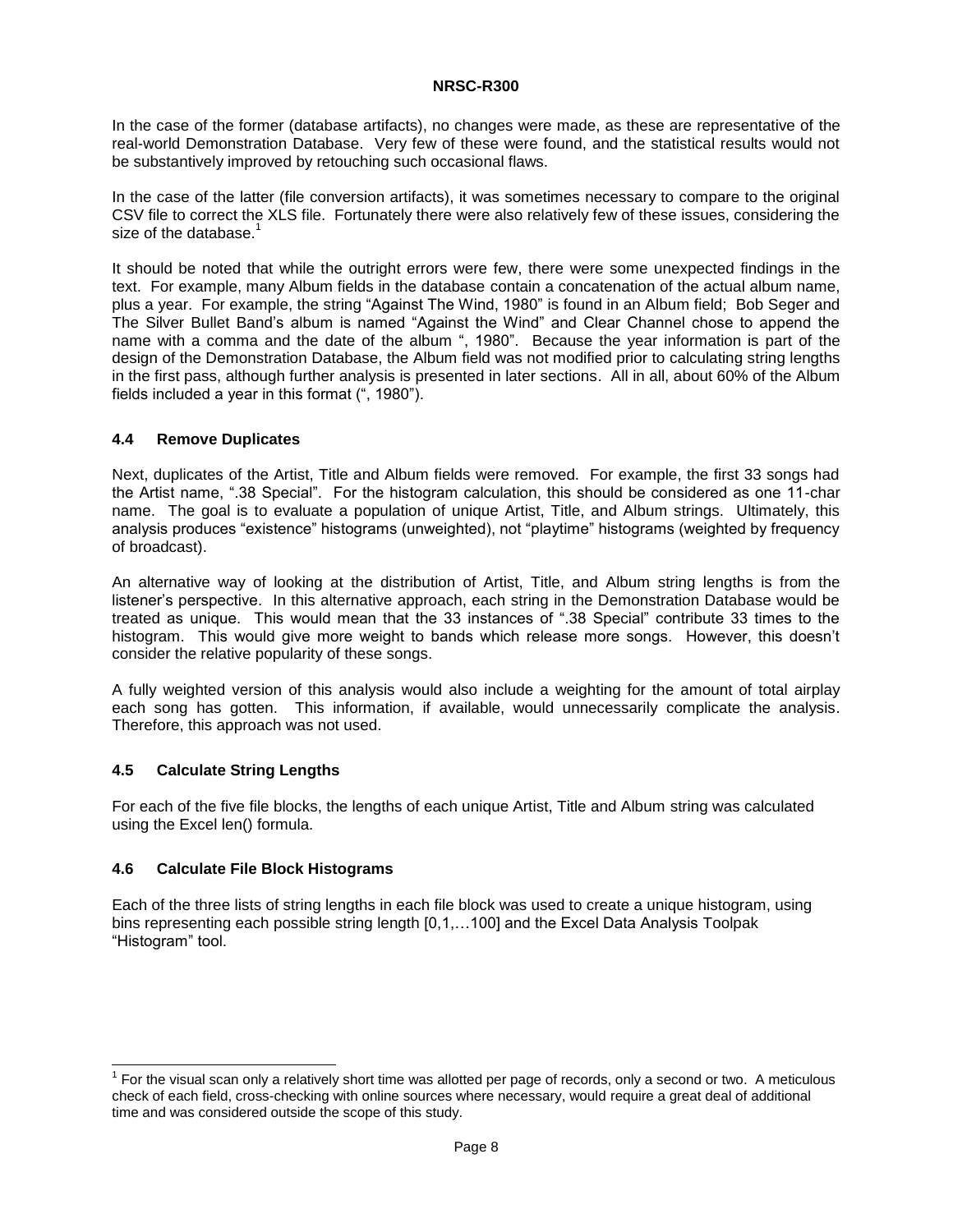# <span id="page-8-0"></span>**4.7 Combine Histogram Data**

In a summary file, the histograms for the three fields in each of the five file blocks were combined back into three full-database histograms, one representing the Artist information for the original 149,065 records; one representing the Title information; and one representing the Album information.

# <span id="page-8-1"></span>**4.8 Generate CDFs**

Also in the summary file, the histogram data was used to build cumulative distribution function (CDF) curves.

# <span id="page-8-2"></span>**5 RESULTS**

# <span id="page-8-3"></span>**5.1 Artist String Length Frequency Histogram and CDF**

[Figure 1](#page-8-4) ("Artist Frequency") shows the frequency of occurrence—on the Y-axis—of Artist strings of length [bin], where [bin] is a variable which runs from 0 to 100 and is shown along the X-axis. For example, there is a peak at [bin]=13 characters, of 2343 songs with that length Artist string.



# **Artist Frequency**

*Figure 1. Artist Field – frequency of occurrence of number of characters in Artist strings*

<span id="page-8-4"></span>The same data are shown in [Figure 2](#page-9-0) below, in cumulative distribution function (CDF) format. In this format, the number of songs with Artist string length at or below the X-axis value can be read off the Yaxis. For example, approximately 96% of songs have Artist string length that fit into 36 characters. The same data are shown in [Figure 3,](#page-9-1) but in a closer view of the knee of the CDF between about 24 and 60 characters.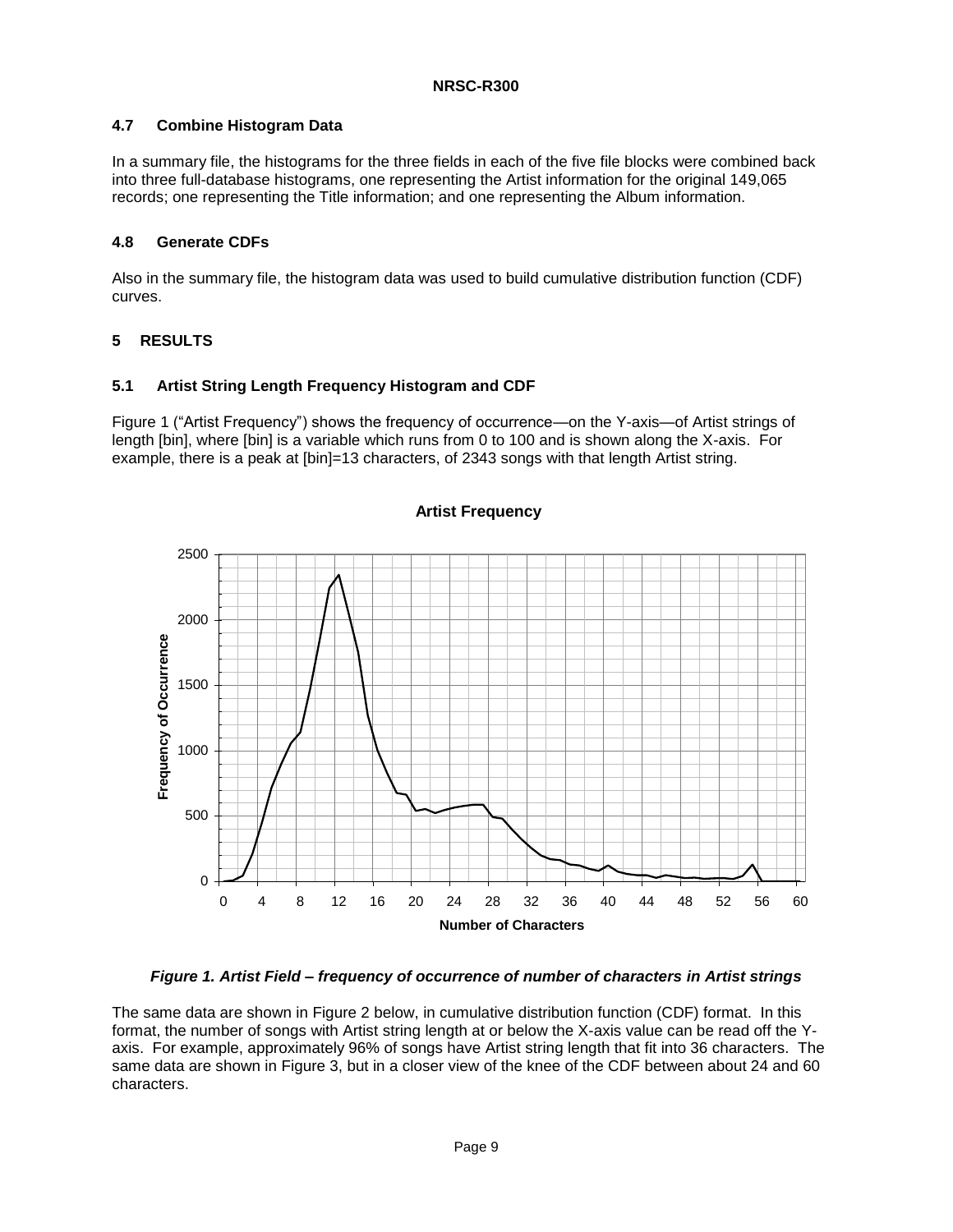



<span id="page-9-0"></span>*Figure 2. Artist Field – CDF of frequency of occurrence of number of characters in Artist Strings*



**Artist CDF -- Closeup**

<span id="page-9-1"></span>*Figure 3. Close-up view of CDF from [Figure 2](#page-9-0)*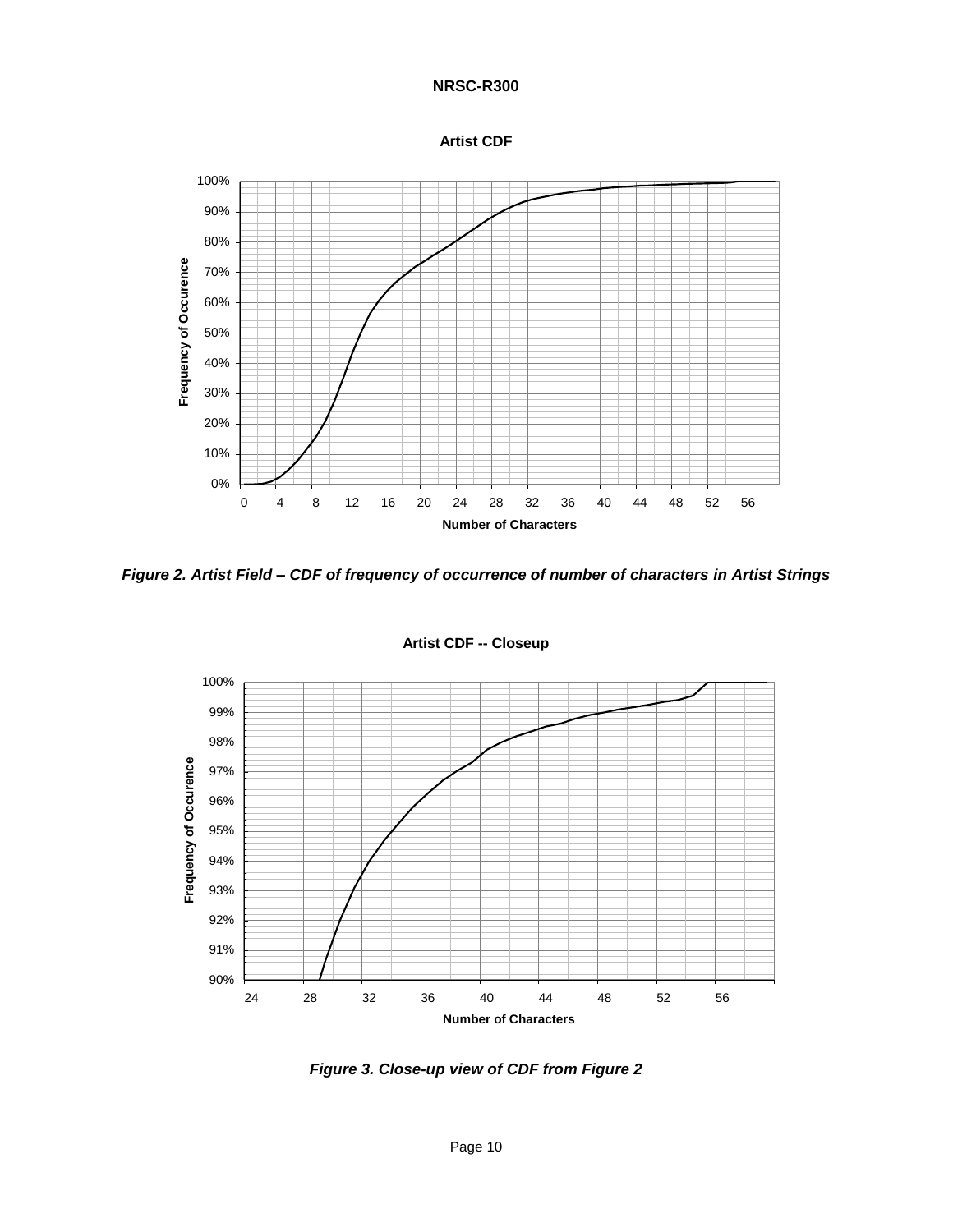## <span id="page-10-0"></span>**5.2 Title String Length Frequency Histogram and CDF**

Title string length frequency information is shown in [Figure 4](#page-10-1) through [Figure 6.](#page-11-1) Here it can be seen that 96% of song titles fit into 32 characters.



# **Title Frequency**

<span id="page-10-1"></span>*Figure 4. Song Title field – frequency of occurrence of number of characters*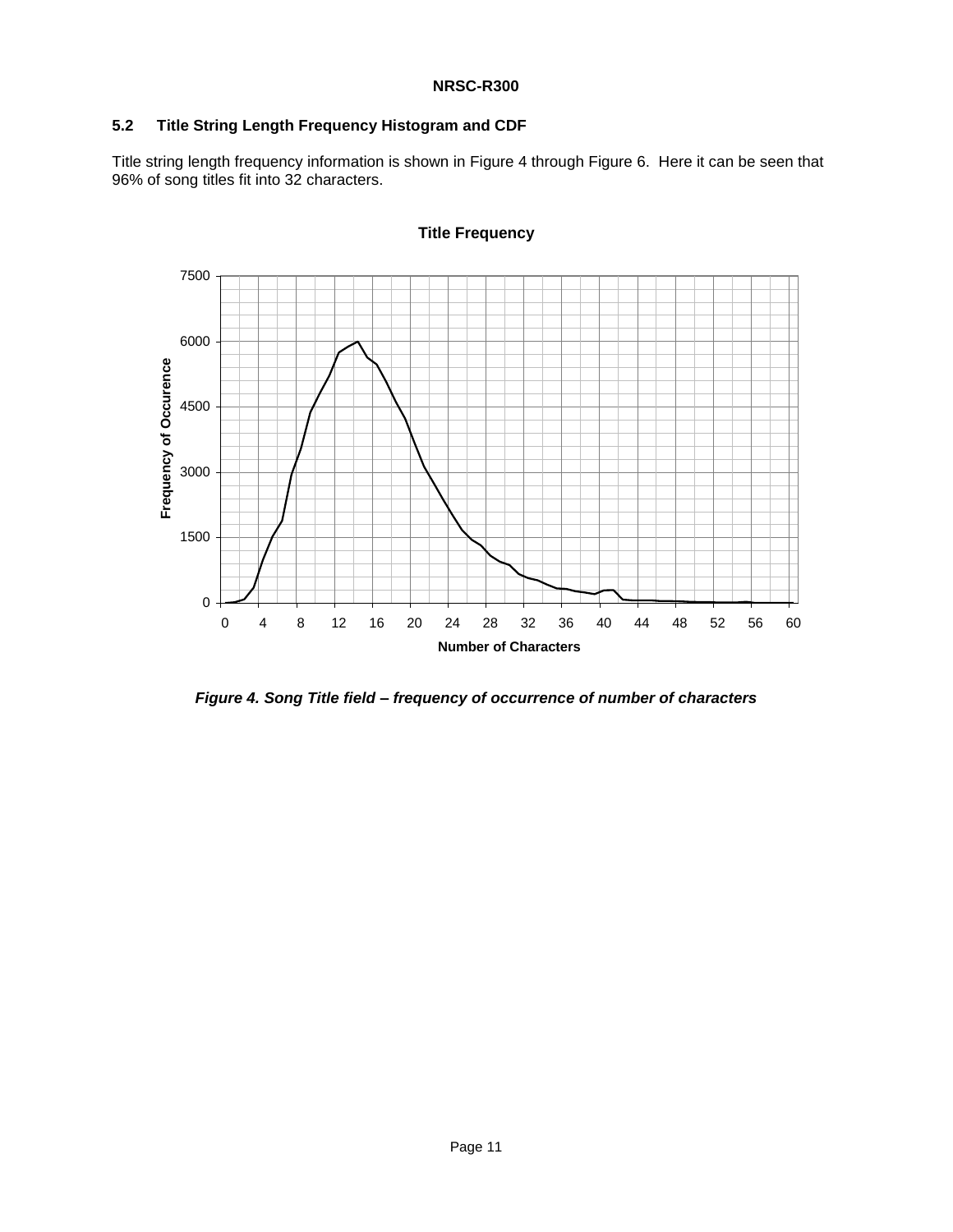<span id="page-11-2"></span>



<span id="page-11-0"></span>*Figure 5. Song Title field – CDF of frequency of occurrence of number of characters in Title strings*



**Title CDF -- Closeup**

<span id="page-11-1"></span>Figure 6. Close-up view of CDF from *[Figure 5](#page-11-2)*

Page 12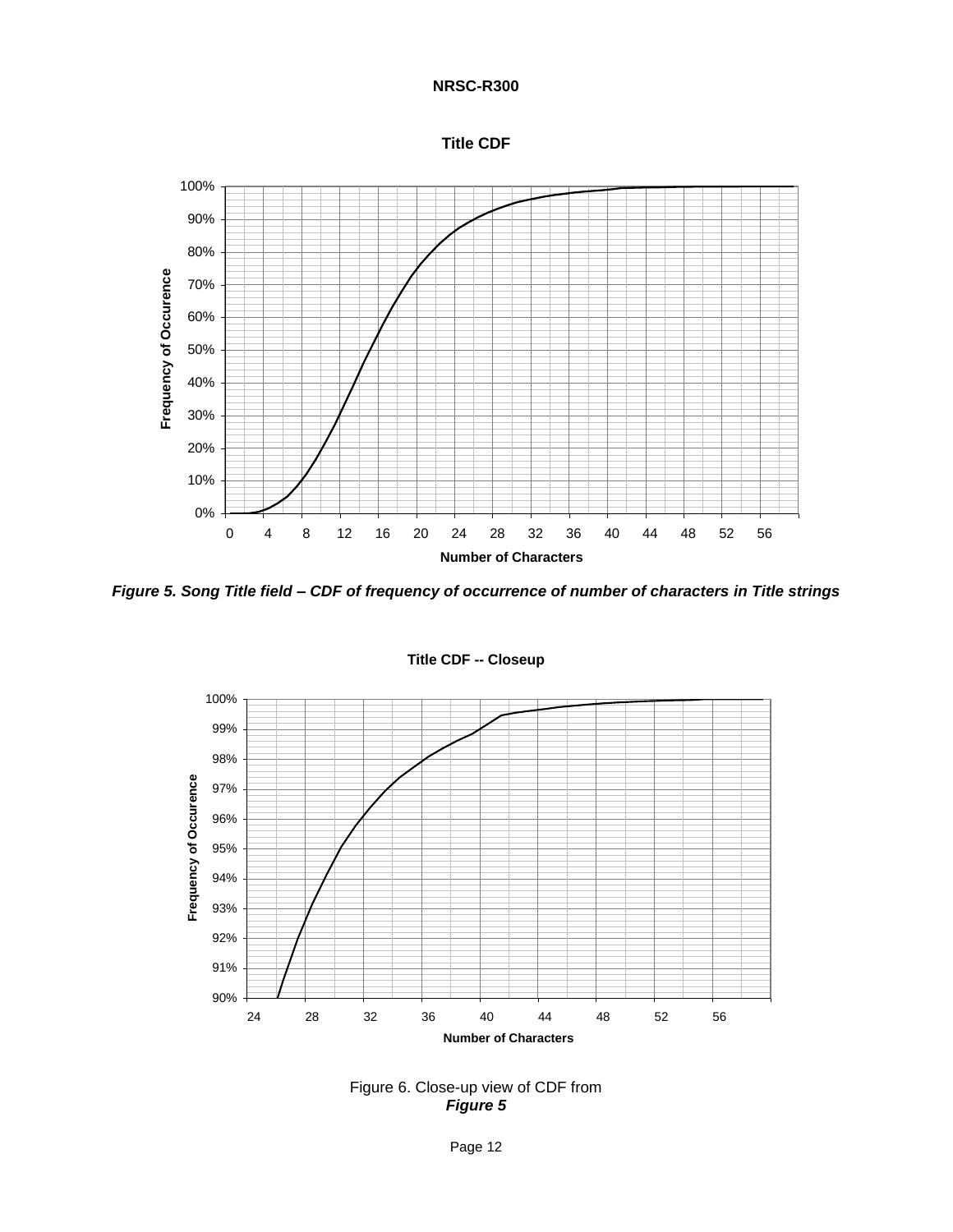## <span id="page-12-0"></span>**5.3 Album String Length Frequency Histogram and CDF**

Album string length information is shown in [Figure 7](#page-12-1) through [Figure 9.](#page-13-1) However, the Album information does not have the same roll-off as Artist and Title.

Note that this database design includes a unique feature. Many of the Album strings in the Demonstration Database have a year appended to the actual album name. For example, the Hall & Oates album, "16 Biggest Hits", is coded in the Demonstration Database as "16 Biggest Hits, 2000".

This increases the length of the Album string in those cases. Therefore, the following charts show the original data ("*Original Data*" on the charts) and the data with the year extracted ("*Data with Year Information Removed*" on the charts), for comparison.

To get to 96% coverage for the Album names in the original database requires 52 characters. After the year information was removed, the 96% coverage point was reached with 48 characters.

One might note that the addition of six characters, e.g. ", 2001", to the Album field should increase the Album field length by six characters. Inspecting the curves in [Figure 7](#page-12-1) through [Figure 10](#page-14-3) shows that this is not demonstrated by the curves. Instead, the two curves in each plot differ by 3 to 5 characters, depending on where you look at the curve. This is primarily due to the fact that only about 60% of the Album names in the database have year information added; there is also an effect from truncation as the curves merge together at the 55 character point.



#### **Album Frequency**

<span id="page-12-1"></span>*Figure 7. Album field – frequency of occurrence of number of characters in Album strings*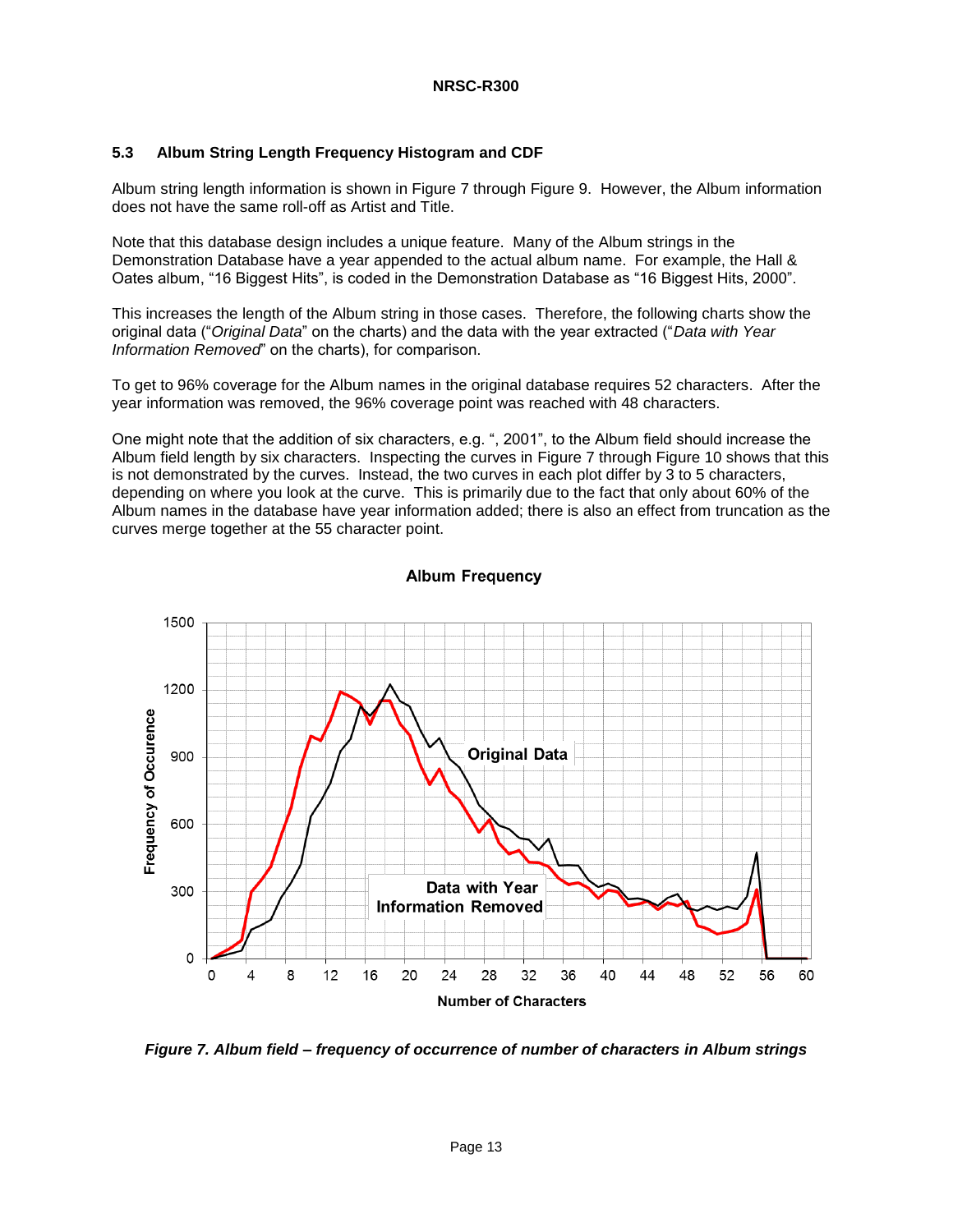



<span id="page-13-0"></span>*Figure 8. Album field – CDF of frequency of occurrence of number of characters in Album strings*



Album CDF -- Closeup

<span id="page-13-1"></span>*Figure 9. Close-up view of CDF from [Figure 8](#page-13-0)*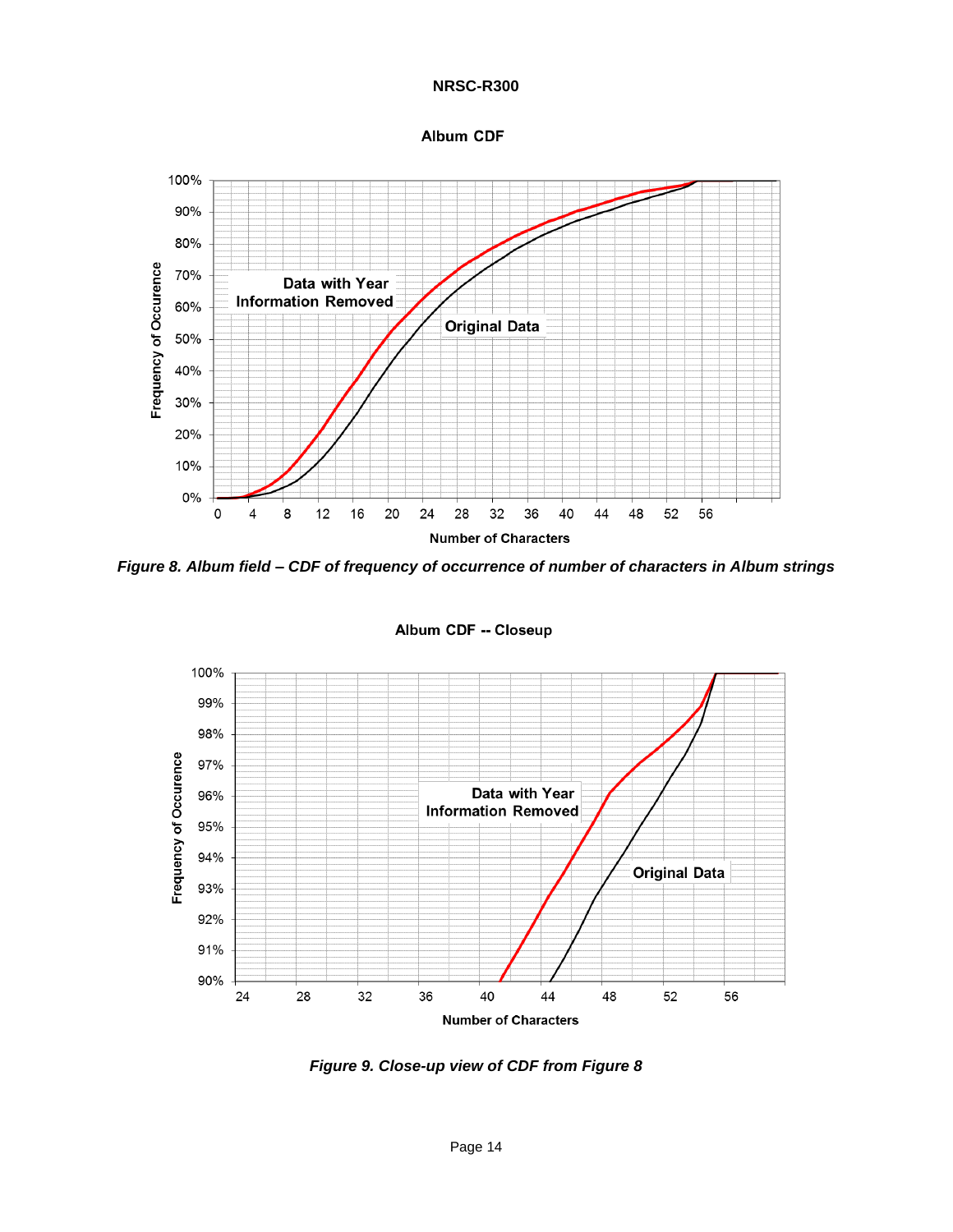# <span id="page-14-0"></span>**5.4 Combined CDF**

For comparison, all three groups are shown in the detailed chart below. It is clear that the Title fields contain the shortest strings, closely followed by Artist. The Album field statistically shows longer strings. This is in part due to the database coding. As mentioned previously, about 60% of the Album fields have six additional characters added for the year, e.g., ", 1980". The red line (solid triangle markers) shows that, even with the year information removed from the strings, the Album length information is quite a bit longer than Artist or Title. There is further discussion on this in Section 6 below.



#### **Combined CDF**

*Figure 10. Combined CDF for string lengths in Artist, Title, and Album fields*

## <span id="page-14-3"></span><span id="page-14-1"></span>**6 DISCUSSION OF RESULTS**

l

#### <span id="page-14-2"></span>**6.1 Demonstration Database Considerations**

As mentioned in Section 1, the source database for this study was a real-world database from a major broadcast group ("Demonstration Database"). As such, there are some elements of the Demonstration Database design to consider when interpreting these results.

The database was created from the information in the stations' various NexGen Digital systems but was designed as a multi-purpose central song repository with the ability to provide RBDS and HD Radio program associated text information.<sup>2</sup>

 $^2$  NexGen Digital is a studio automation product by RCS Works, a subsidiary of Clear Channel Communications.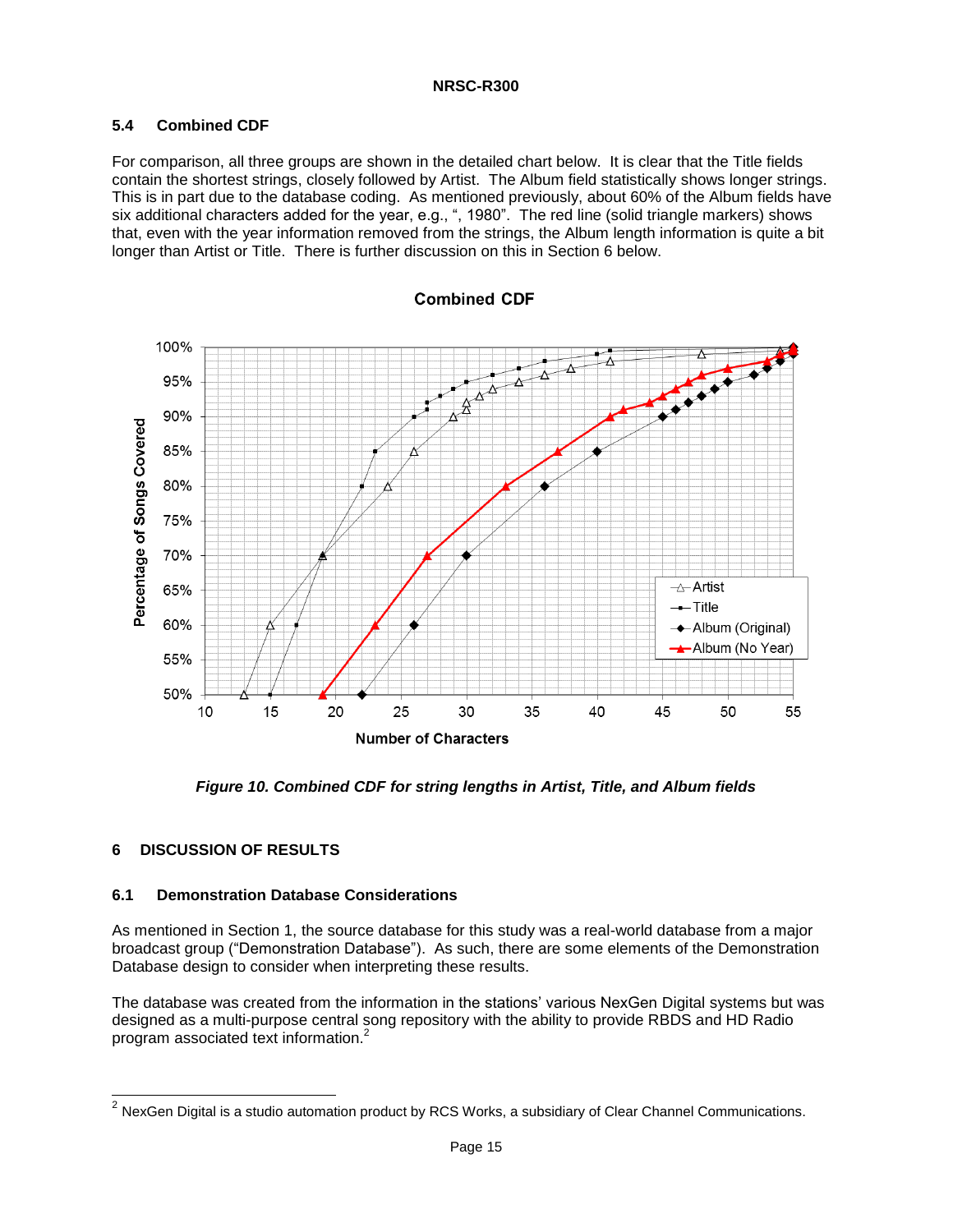The Demonstration Database represents many program formats, including Rock, Classical, Jazz, Latino, Talk and others.

The following sections discuss some specific features of the design of the Demonstration Database that may impact interpretation of the results.

#### <span id="page-15-0"></span>**6.1.1 Demonstration Database Field Length Limits**

The Clear Channel Demonstration Database was developed from Clear Channel's NexGen music storage and playout system, which has a 55 character limit for each field (Artist, Title and Album). This limit is evident in the Artist and Album statistics shown in [Figure 1](#page-8-4) and [Figure 7,](#page-12-1) respectively. These two histograms show a bump up at 55 characters, followed by a drop to zero above the 55 character count. These bumps indicate that there are Artist names and Album names greater than 55 characters in length that had to be truncated or abbreviated to 55 characters, creating the bulge at the 55 character count in the histogram.

The cumulative distribution function curves in [Figure 2](#page-9-0) and [Figure 3](#page-9-1) suggest the Artist database field could have been larger (perhaps up to the 64 characters limit of RBDS) to capture 99.9% of all Artist names without abbreviation. This can be estimated by visualizing the CDF curve if it were to continue asymptotically to the right, without the deviation at bin 55.

The CDF curves show the Clear Channel 55 character limit has the greatest impact on the Album name, with a discontinuity beginning at about 53 characters on [Figure 8.](#page-13-0) The close-up view of the CDF in [Figure](#page-13-1)  [9](#page-13-1) shows the curve continues to rise steeply between 45 and 55 characters. In comparison, the other two CDF curves (Figures 3 and 6) are moving toward leveling off in the same range. This suggests a database field substantially larger than 55 characters would be required to capture 99.9% of Album names and show a smooth CDF curve. Visualizing the Album curves continuing asymptotically past the 55 character database limit, it appears that 99.9% of Album strings (without dates) could be covered by a field that is about 64 characters long. Since RBDS RT is limited to 64 characters, 64 is the upper limit for Album strings using RT.

These observations are not a criticism of the Demonstration Database generously provided for this analysis. Rather, this real world database shows that decisions were made to modify some Artist and Album names upon creation of the database. Other broadcast databases may or may not have similar character limits. In the event that another broadcast database were to have captured all Artist, Title, and Album text strings in large fields, we can deduce from the information developed from this database analysis that:

● the 55 character limit employed by the Demonstration Database is consistent with the sizes of the Song Titles in the database;

• an estimated 64 character limit in a database would be effective in covering nearly all strings from the source material, resulting in minimal abbreviation or truncation of some strings (particularly for the longest Album names).

Although 64 characters are needed to approach 100% coverage without abbreviation or truncation, the Demonstration Database 55 character limit has a negligible impact on Artist and Title strings, and a discernible and relatively low impact on Album strings. Other databases may of course have different limits. The receiver designer can anticipate that some broadcasters may utilize the full 64–character space in the RBDS RT message for the contents of a single field (Artist, Title, or Album) from time to time. The receiver designer can use this report to make informed judgments about the trade-offs involved in selecting a DCC for a receiver design. The CDFs demonstrate these characteristics in numeric form.

## <span id="page-15-1"></span>**6.1.2 Text Variation and the Database Field Structure**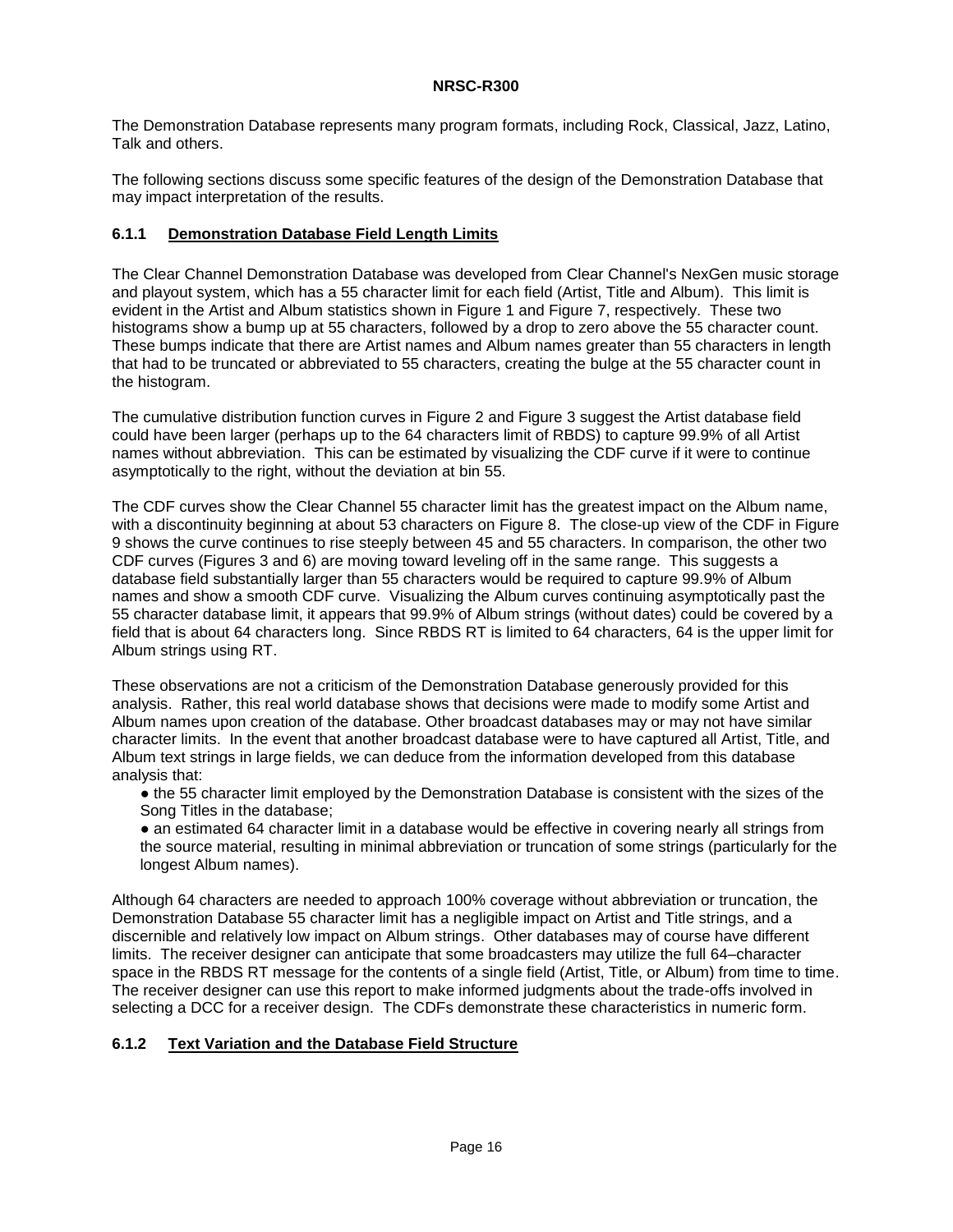For a given song, the fields (Artist, Title or Album) created by one broadcaster may not match those created by another broadcaster. Some examples of this show up in the way the Demonstration Database was designed:

● The Demonstration Database combines multiple artists in the Artist field, like "Frank Sinatra, Dean Martin & Sammy Davis, Jr".

● For the Demonstration Database, many Album fields have a year appended to the album name text in the Album field.

The policies used to create the Demonstration Database recognize that there is only one Artist field. So the Database does not contain three separate Artist fields. Instead, for example, it contains a string of three artist names concatenated together, as in the example above. The Demonstration Database design assumes that the receiver will be able to display all or most of this text to the listener.

Similarly, Clear Channel chose to put the album year in the Album field, reportedly to make it available to on-air talent. Consequently, it is also transmitted on RBDS and HD Radio PSD for the benefit of listeners. The additional six characters, ", 1980", change the Album histogram by increasing the character counts for each Album name. From the CDFs, it is clear that the Album names tend to be longer than Artist and Title strings. As shown in [Figure 7](#page-12-1) through [Figure 10,](#page-14-3) the larger string lengths of the Album names is evident even after accounting for these six appended characters.

# <span id="page-16-0"></span>**6.1.3 Display Scrolling/Paging**

Obviously, receiver display fields must be long enough to carry the most meaningful information most of the time, including as many as possible of the longer strings in the data set. At the same time, transmitted strings must be short enough to be meaningful when presented on the variety of receiver displays in the marketplace.

Receivers that implement some form of scrolling/paging will accommodate the display of text that is longer than the receiver display. Since not all receivers are implemented in this fashion, the database should ideally be designed so that the key information is at the very front of the text string.

## <span id="page-16-1"></span>**6.1.4 Support For Other Media**

It must be stressed that this study used a real world database of fields which are actually being transmitted over RBDS and HD Radio text transports. Radios are displaying the data which are represented in these histograms and CDFs continuously throughout the US markets.

However, the broadcaster transmits these same data over other presentation media where there is a richer text display capability—for example, over the Internet. So although the Demonstration Database was initially designed anticipating RBDS presentation (among other uses), it is used for other purposes and delivery mechanisms as well. It is currently being used for RBDS, HD Radio PSD, streaming metadata and iTunes tagging as well as various reporting features such as BMI and ASCAP reporting.

If a broadcaster were to create a database with two sets of fields, one for radio receivers and one for media with a richer display, one set of fields could be abbreviated to maximize the quality of the listener experience over a wide variety of receiver types, and the other set could be used to provide unabbreviated content to other delivery systems. Other database design options exist for the same purpose and will be apparent to the database programmer.

## <span id="page-16-2"></span>**6.2 Broadcaster and Receiver Manufacturer Considerations**

For consumers, clearly the more complete the character display, the better. Hardware scrolling and paging can help when display real estate is limited, but the user experience is better when the consumer can see the whole field in a single glance.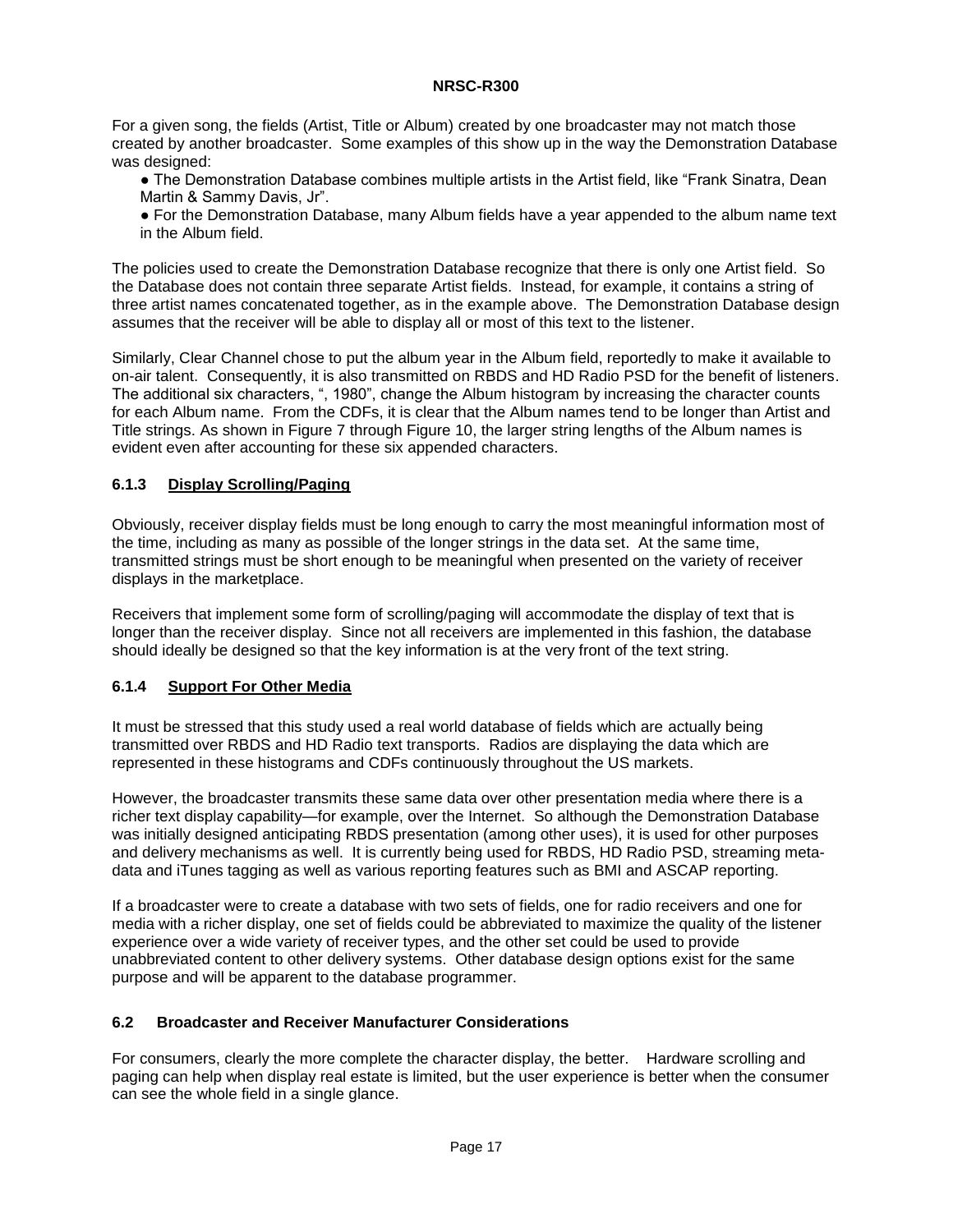The following discussion assumes that the broadcaster is sending only one field of text at a time (Artist, Title, or Album) over the RBDS RadioText application.

Consider the Artist CDF shown in [Figure 2.](#page-9-0) A display of 16 characters can show 63% of the Artist fields without scrolling/paging or truncation; a display of 24 characters can show 80% of them. To reach 90% of Artist fields requires 29 characters. [Table 1](#page-17-0) summarizes the minimum DCC required to support certain percentiles of string lengths without scrolling/paging or truncation.

|                                        | Field (character count) |              |                            |                           |
|----------------------------------------|-------------------------|--------------|----------------------------|---------------------------|
| Percentile of<br><b>String Lengths</b> | <b>Artist</b>           | <b>Title</b> | <b>Album</b><br>(Original) | <b>Album</b><br>(No Year) |
| 50%                                    | 13                      | 15           | 22                         | 19                        |
| 60%                                    | 15                      | 17           | 26                         | 23                        |
| 70%                                    | 19                      | 19           | 30                         | 27                        |
| 80%                                    | 24                      | 22           | 36                         | 33                        |
| 85%                                    | 26                      | 23           | 40                         | 37                        |
| 90%                                    | 29                      | 26           | 45                         | 41                        |
| 91%                                    | 30                      | 27           | 46                         | 42                        |
| 92%                                    | 30                      | 27           | 47                         | 44                        |
| 93%                                    | 31                      | 28           | 48                         | 45                        |
| 94%                                    | 32                      | 29           | 49                         | 46                        |
| 95%                                    | 34                      | 30           | 50                         | 47                        |
| 96%                                    | 36                      | 32           | 52                         | 48                        |
| 97%                                    | 38                      | 34           | 53                         | 50                        |
| 98%                                    | 41                      | 36           | 54                         | 53                        |
| 99%                                    | 48                      | 40           | 55                         | 54                        |
| 99.5%                                  | 54                      | 41           | 55                         | 55                        |
| 100%                                   | 55                      | 55           | 55                         | 55                        |

#### <span id="page-17-0"></span>*Table 1 – Minimum Displayable Character Counts Required to Support Certain Percentiles of String Lengths Without Scrolling/Paging or Truncation*

For in-car applications, larger displays mean that the driver can observe more information with one glance, and spend more time with their eyes on the road. There is a limit to how much information can be captured in the one glance. Nevertheless, with a static display, the driver can determine when to glance back for to read the rest of the information. Scrolling/paging, on the other hand, requires the driver to glance repeatedly until the next block of text is displayed or scrolled.

Extra text, such as the phrase "Now Playing ", will lengthen the time it takes for a driver to observe the real information being conveyed on the display (i.e., Title, Artist, Album). It adds 12 characters to the required text length, and removes the key information (the Title) from the prime location (the beginning of the text string on the display).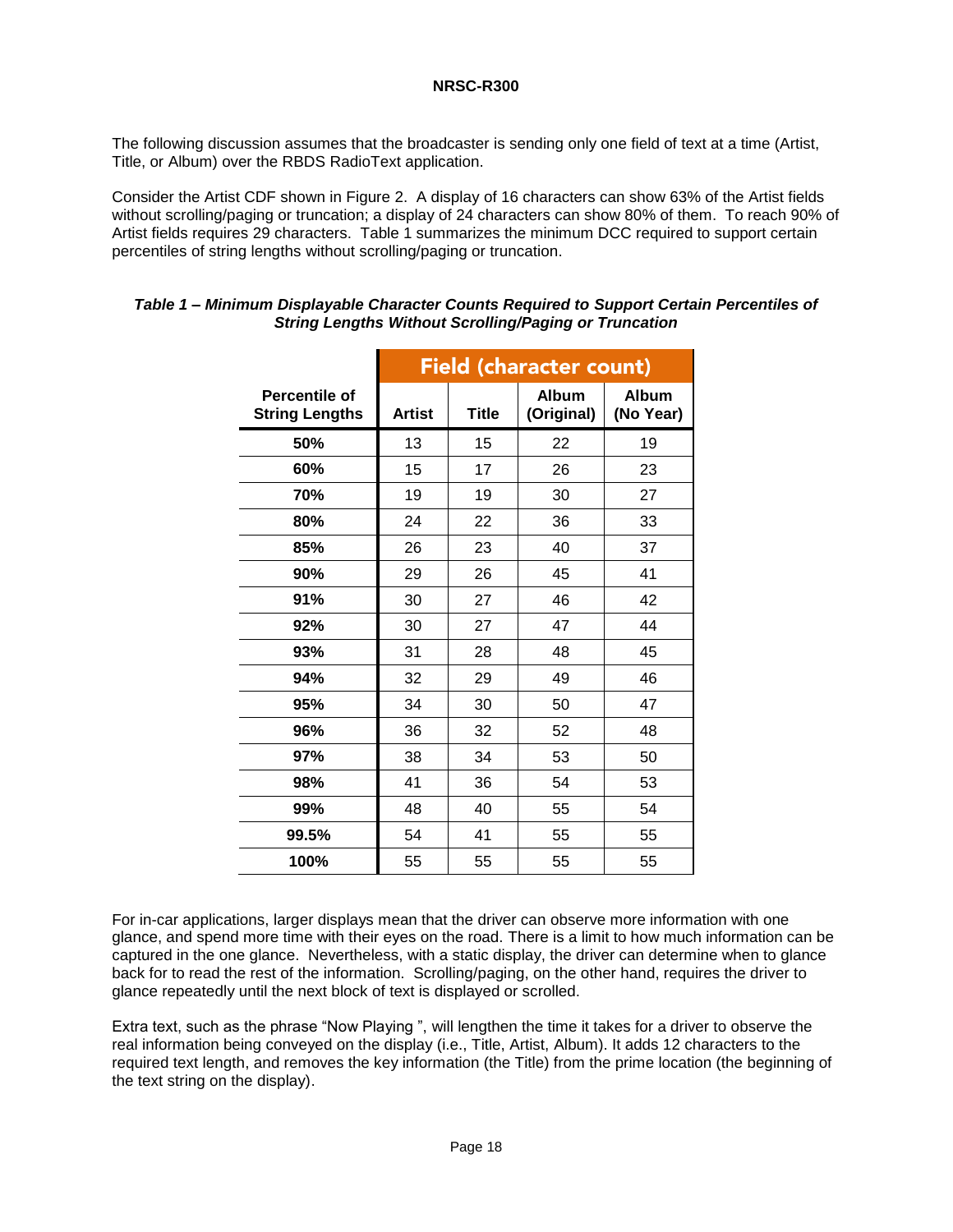As an example, consider a dot-matrix display of 20 characters width. This display can handle 73% of Artist fields in the sample database (see [Figure 2\)](#page-9-0). However, if "Now Playing" is prefixed to the transmitted text, the display can handle only 14% of Artist fields before scrolling.

Some radios page between "first half of text" and "second half of text" at the press of a button. The 20 character display in the 2010 Ford Fusion allocates 19 characters to RT, with such an option to flip between the first and second half of the text. However, due to the display length, there are only 19+19  $=$ 38 characters available for RT, in total. That 38 characters, if used for transmission of only the Artist field, would be enough for 98% of Artist fields. However, if "Now Playing" is prefixed, that figure drops to 85%.

Another example is the song "A HARD DAY'S NIGHT". On the display mentioned above, the Artist would show on the second page as, "THE B" as the DCC ran out of space at 40 characters. Leaving off the "Now Playing " at the front would allow the Artist to read, "The Beatles".

And again assuming "Now Playing " is transmitted at the front of the RT field, the songs "I'LL FOLLOW THE SUN", "ROLL OVER BEETHOVEN" and "WHEN I'M SIXTY-FOUR" would show the Artist as simply "The".

Placing the information for which the field is intended at the beginning of each string (*e.g.*, Title information in the beginning of the Title field) appears to be the best way to get that information onto a display. Rather than combining, for example, Artist and Album into one database entry, unintended consequences might be avoided by maintaining separate database fields and doing the concatenation, if necessary, during the transmission process. The Album "*Smooth Grooves: Soulful Duets, 2002*" was coded with the artist name as "*Teddy Pendergrass Smooth Grooves: Soulful Duets, 2002*". This may have the unintended consequence of presenting only the artist's name and little or no album title information on a receiver with limited DCC. On the other hand, an eponymous album such as "*Temple of the Dog*", by Temple of the Dog, presents an odd appearance if the broadcaster is populating the album title field by prefixing the album title with artist name ("Temple of the Dog Temple of the Dog ,1990").

## **6.3 The Impact of RT+**

RT+ applications provide a means for the broadcaster to tag information on the RT transport that RT+ receivers can deconstruct. For instance, a station might transmit the string "That Don't Impress Me Much by Shania Twain" on RBDS RT. The station would have chosen to concatenate the Title, the word "by" and the Artist into a single string for RT transmission. The ordinary RT-enabled receiver will present this information up to the limit of its DCC. Using RT+, however, the broadcaster can tag the RT information to identify the text that is the Title and the text that is the Artist. RT+ enabled receivers can parse the tagged data and put the Artist string in an Artist field and the Title string in a Title field. There are 64 content classes to which RT content can be assigned (using RT+). The most commonly-used RT+ fields, including ITEM.TITLE, ITEM.ARTIST, and ITEM.ALBUM can be mapped to HD Radio PSD fields; see [3] for NRSC recommendations on such mapping.

Since RT is limited to 64 characters, the use of RT+ requires splitting the 64 character string among various field types. As RT+ becomes more popular, the prevalence of RT+ enabled receivers may result in more abbreviation and/or truncation to combine multiple fields (e.g. Artist, title and Album) into a single 64 character RT field.

Alternatively, more receivers may be able to present more information to more users if RT+ is employed without concatenating strings in individual 64-character RT transmissions. RT+ can be utilized either by concatenating strings in a single 64 character transmission, and tagging each string with RT+, or by cyclically transmitting strings of each field in separate 64 character transmissions, with RT+ tags. With receivers supporting a variety of DCCs, the latter method will enable a larger subset of non-RT+ receivers to display at least part of each field.

For instance, "I'm Gonna Love You Through It by Martina Mc Bride" could be transmitted in a single RT field by concatenating Title, the word "by" and Artist. For RT+ capable radios, the individual field strings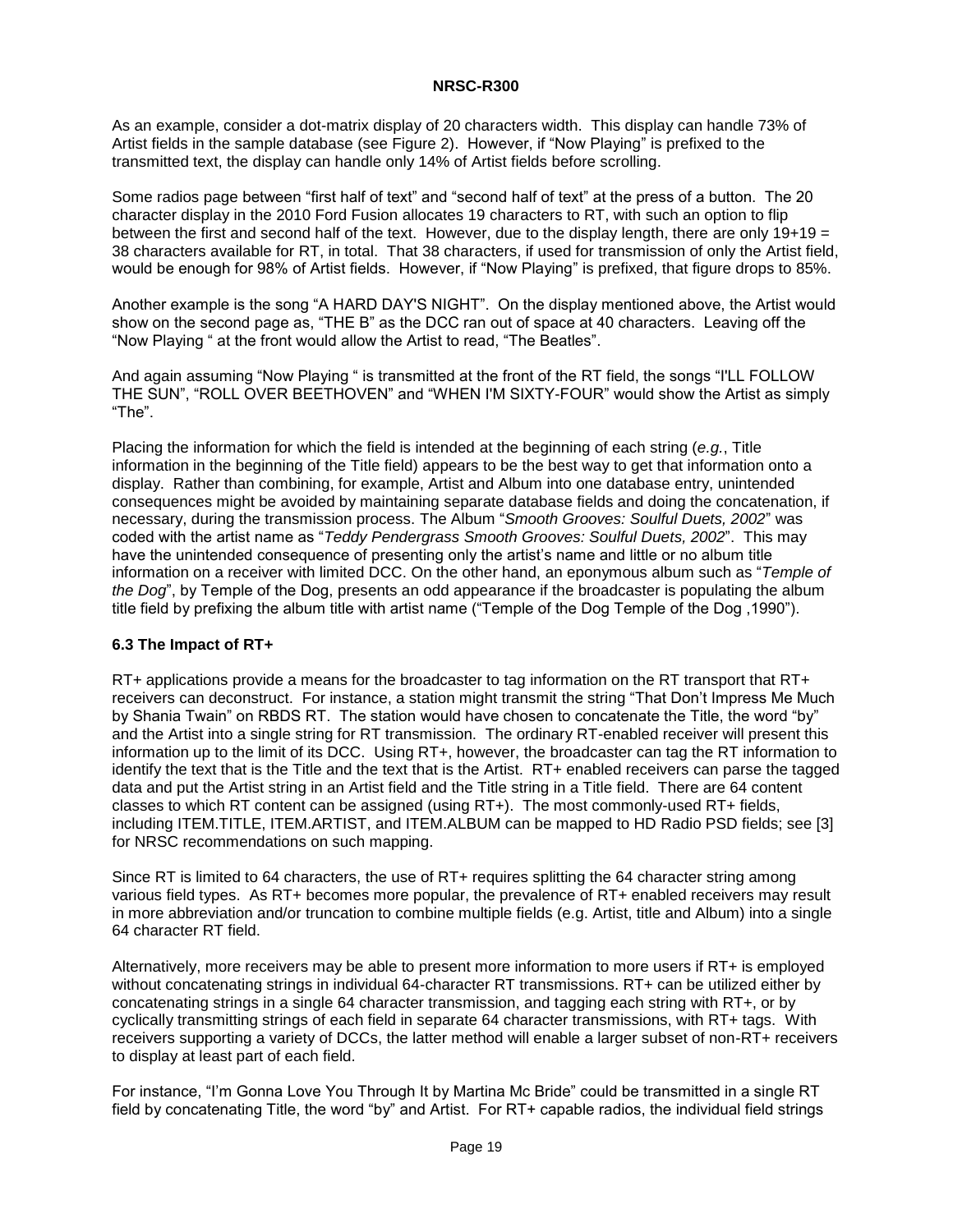can be tagged. However, to see the entire message a receiver's DCC must support at least 49 characters (or 46 characters if the word "by" is eliminated). By transmitting the Title string for a period of time, then the Artist string for a period of time, the receiver with a shorter DCC will be able to display both Artist and Title, while still enabling RT+ to tag each string.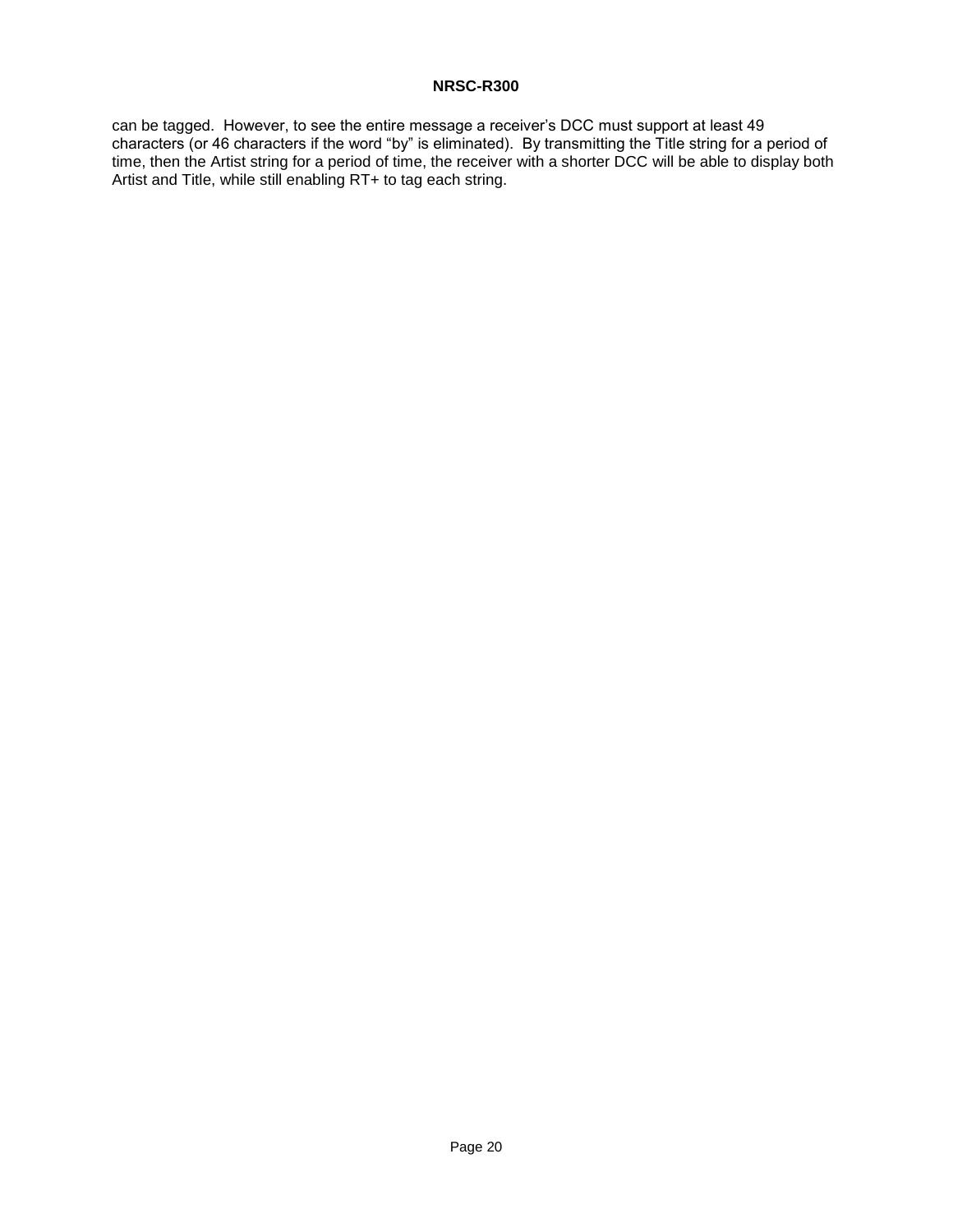## <span id="page-20-0"></span>**7 SUMMARY**

This section summarizes the key observations from the statistical analysis of the Demonstration Database and the discussion of results which follows:

● Artist field – frequency of occurrence peaks at 13 characters covering 41% of the Artist strings.

● Title field - frequency of occurrence peaks at 15 characters covering 50% of the Title strings.

● Album field – frequency of occurrence peaks at 19 characters (original data) or 14 characters (data with year information removed), covering 39% and 30% of the Album strings, respectively.

● To reach 96% of songs covered, these approximate field lengths are required: Title – 32, Artist – 36, Album (no year) – 48, Album (with year) – 52.

- For comparison, coverage at the 36 character limit used by the satellite radio services is 98th percentile for Title, 96th percentile for Artist, and 82nd percentile for Album (with year removed).

● Demonstration Database field length limit of 55 characters impacted results of statistical analysis such that there was no information available for occurrences of field lengths greater than this.

● It is possible that database fields will contain more information than the field name suggests. For example, a song with multiple artists may have more than one artist name in the Artist field, and the Album field may be modified to also include the year of the album.

● Receiver displays in the marketplace utilize various implementations of "scrolling" and "paging" which allow the receiver to display a field that has more characters than does the display.

● Title, Artist and Album databases may be used for a variety of delivery methods including RDS/RBDS, HD Radio digital radio, and Internet streaming.

● Larger in-car receiver displays make it possible for drivers to observe more information with one glance.

• Concise text that excludes extraneous words such as "Now Playing" is most effective for getting the actual Title, Artist and Album information onto the display.

• Use of RT+ may impact the way in which a database is constructed in order to optimize the use of the 64 character string (in a RT message) among various field types. For example, the prevalence of RT+ enabled receivers may result in more abbreviation and/or truncation to combine multiple fields (*e.g.,* Artist, title and Album) into a single 64 character RT field.

● For greatest compatibility with existing non-RT+ receiver displays, the use of RT+ for multi-field concatenation in a single RT message may not be as effective as using RT+ on a series of independent RT messages sent sequentially over a period of time.